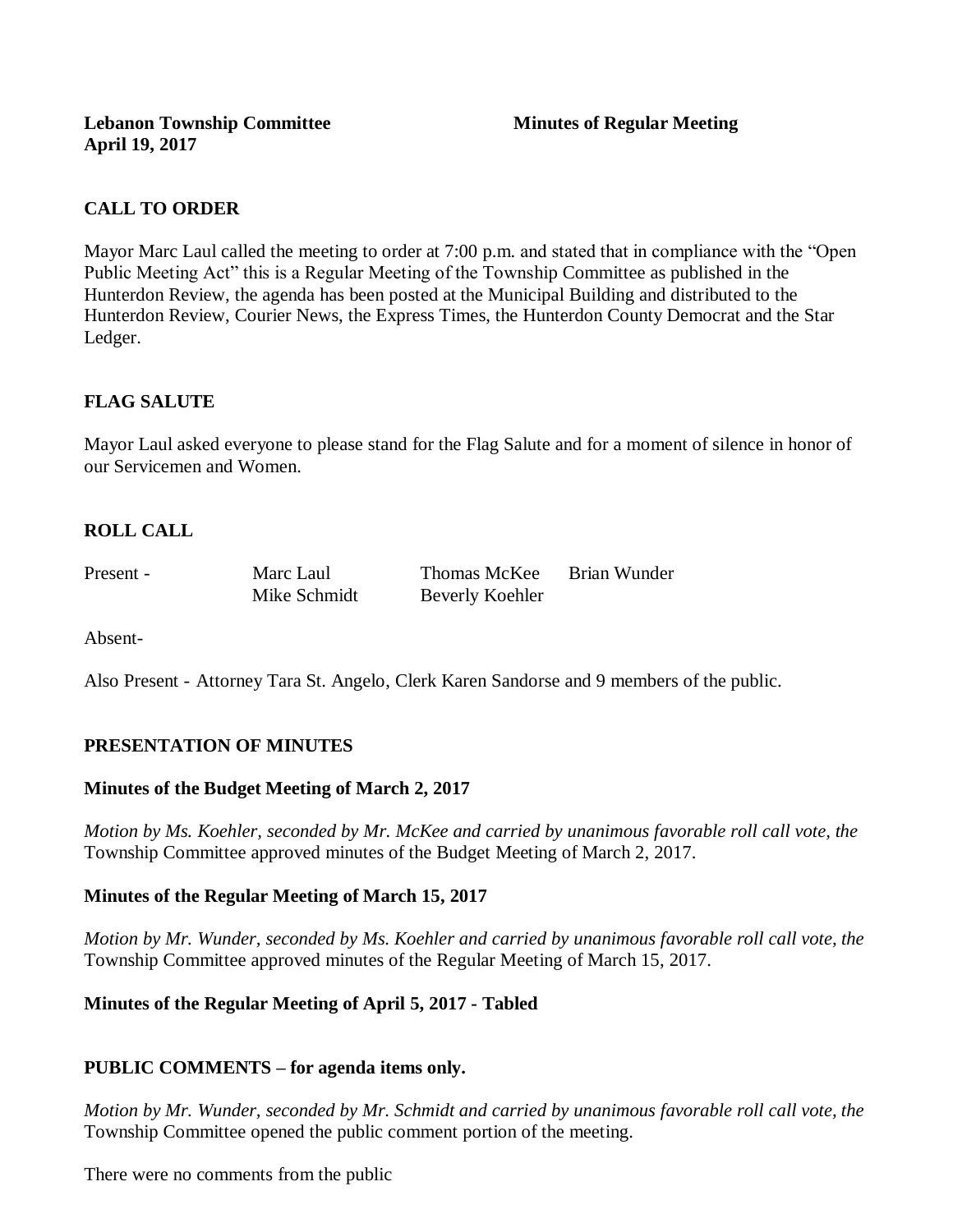LTCM 04/19/2017 Page 2 of 7

*Motion by Mr. Wunder, seconded by Mr. Schmidt and carried by unanimous favorable roll call vote, the* Township Committee closed the public comment portion of the meeting.

## **2017 BUDGET – Public Hearing**

*Motion by Mr. McKee, seconded by Mr. Wunder and carried by unanimous favorable roll call vote, the* Township Committee opened the public hearing on the proposed 2017 Budget.

There were no comments from the public.

*Motion by Ms. Koehler, seconded by Mr. McKee and carried by unanimous favorable roll call vote, the* Township Committee closed the public hearing.

### **2017 Budget Adoption**

*Motion by Mr. Wunder, seconded by Mr. McKee and carried by unanimous favorable roll call vote, the* Township Committee adopted the 2017 Municipal Budget.

## **RESOLUTIONS**

### **Resolution No. 43-2017 – Cellco Partnership, d/b/a/ Verizon Wireless Request for Consent**

Mayor Laul stated that revisions to the resolution, provided by Cellco Partnership, d/b/a/ Verizon Wireless, were made by the Township Attorney. Attorney St. Angelo provided the Committee with an amended resolution which specified the changes that were made. Mayor Laul stated that if the Committee finds the amendments to be satisfactory, a copy will be sent to Verizon for their comments.

Discussion was held on additions or modifications to the resolution relative to broader language, adding ground based equipment to Section C, item f, concerns with potential noise issues in the future and adding "existing in the right of way *or on any private property*" to Section C, item r.

Ms. Koehler stated that she is concerned that there may be homeowners who will have a ground cabinet placed right in front of their homes. Ms. Koehler questioned if the property owners are being notified. Ms. Koehler stated that she would like to know exactly where the cabinets will be installed and noted that the Committee can decide if a new pole should be installed instead, with a smaller box on it. Mayor Laul and Mr. Schmidt said that if the cabinets are located in the easement there is not much that the Township can do about it.

Ms. Koehler said that she would like it to be on record that she has concerns with the placement of the cabinets on the Hatwell property, at 395 Route 513, and the Hugelmeyer property, at 222 Route513.

Ms. Koehler stated that she is also concerned that there may be a line of site issue at the Bunnvale Sunoco, on Route 513. The Committee noted that the Township Engineer and the County Engineer will be responsible to ensure that there is no line of site issue at the gas station.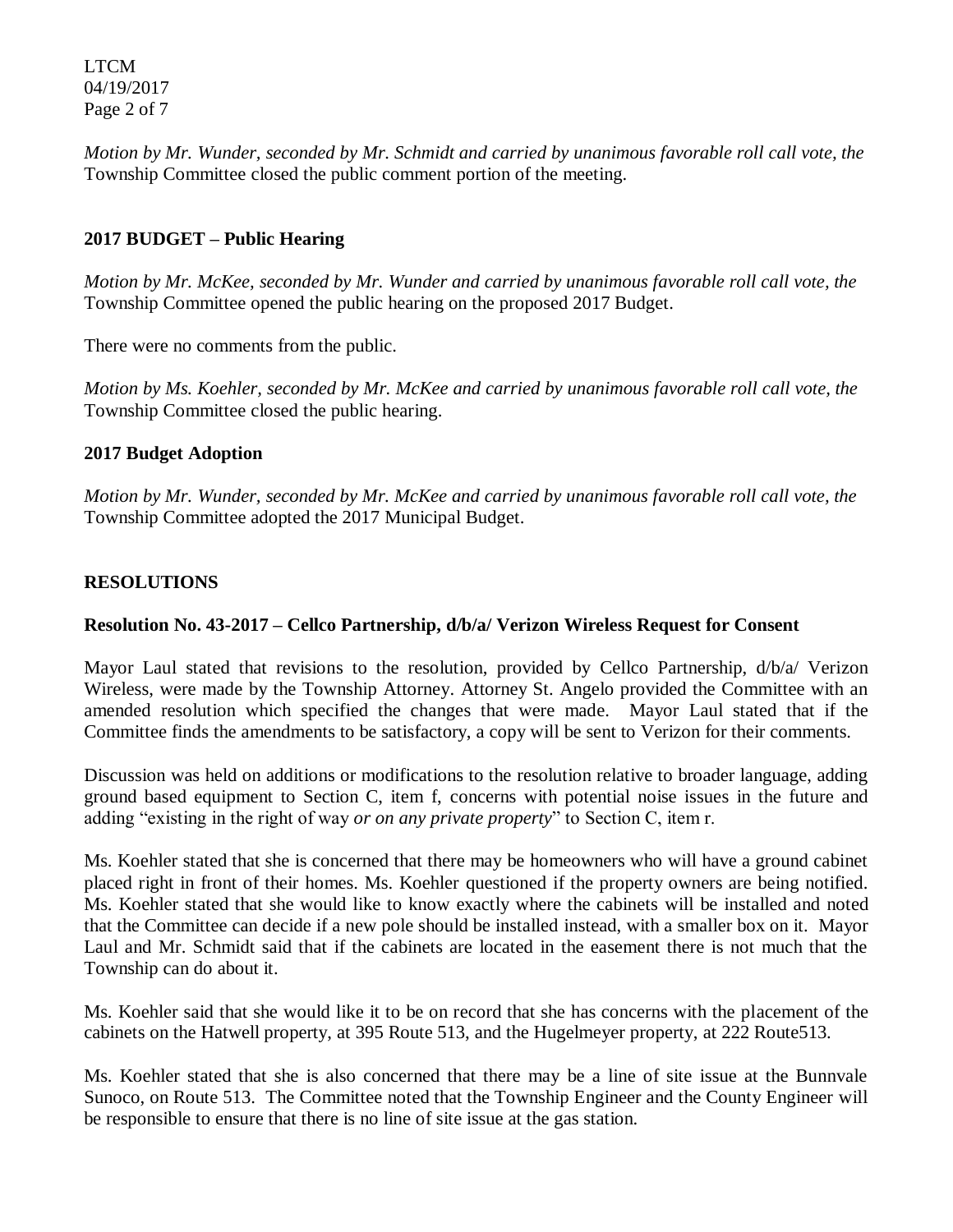LTCM 04/19/2017 Page 3 of 7

Attorney St. Angelo will make the modifications to the resolution and will also reach out to the Verizon attorney to see if they provided notification to the affected property owners.

### **Resolution No. 44-2017 – Dedication by Rider – Police OS Employment**

*Motion by Mr. Wunder, seconded by Mr. Schmidt and carried by unanimous favorable roll call vote, the* Township Committee approved Resolution No. 44-2017 as written below.

### *Township of Lebanon of Hunterdon County, New Jersey*

A RESOLUTION REQUESTING PERMISSION FOR THE DEDICATION BY RIDER FOR OUTSIDE EMPLOYMENT OF OFF-DUTY MUNICIPAL POLICE OFFICERS REQUIRED BY LOCAL FINANCE NOTICE CFO 200-14 RESOLUTION NO. 44-2017

WHEREAS, permission is required of the Director of the Division of Local Government Services for approval as a dedication by rider of revenues received by a municipality when the revenue is subject to reasonably accurate estimates in advance; and'

WHEREAS, Local Finance Notice CFO 2000-14 and an Attorney General's office directive provides for receipt of monies from third parties for Outside Employment of Off-Duty Municipal Police Officers by the municipality to provide for the operating costs to administer this act; and,

WHEREAS, N.J.S.A. 40A:4-39 provides the dedicated revenues anticipated from the Outside Employment of Off-Duty Municipal Police Officers are hereby anticipated as revenue and are hereby appropriated for the purpose to which said revenue is dedicated by statute or other legal requirement:

NOW, THEREFORE, BE IT RESOLVED, by the Governing Body of the Township Council of Township of Lebanon, County of Hunterdon County, New Jersey as follows:

- *1.* The Governing Body does hereby request permission of the Director of the Division of Local Government Services to pay expenditures of the Outside Employment of Off-Duty Municipal Police Officers.
- *2.* The Clerk of the Township of Lebanon, County of Hunterdon County is hereby directed to forward two certified copies of this Resolution to the Director of the Division of Local Government Services.

## **OLD BUSINESS**

## **Museum Addition Bid**

Mayor Laul stated that the Committee has been provided with the final bid documents for their review. If the Committee is satisfied, the advertisement can now be placed. Mr. Schmidt stated that, on May 8, 2017 at 9:00 a.m., a preconference meeting will be held, bids will be opened on May 17, 2017 and the bid award will be on May 25, 2017.

*Motion by Mr. Schmidt, seconded by Ms. Koehler and carried by unanimous favorable roll call vote, the* Township Committee authorized the Clerk to advertise for bids for the Museum's Accessible Lavatory Addition.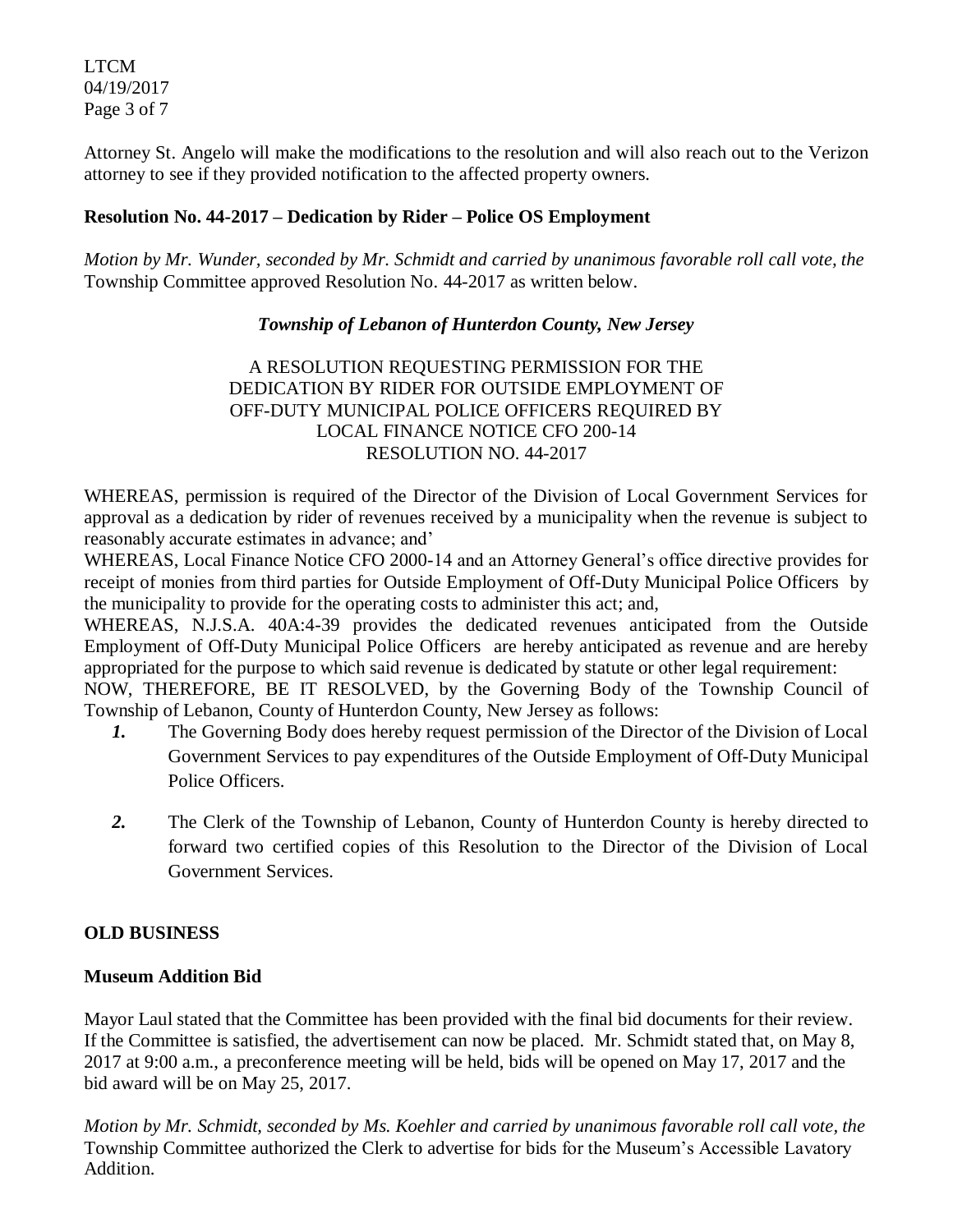### **Fire Chief's Vehicle Accessory Equipment Bid**

Mayor Laul stated that the Committee has been provided with the final draft for the bid for the Fire Chief's vehicle accessory equipment. The Committee needs to decide on the bid opening date and the date that the bid will be awarded.

Bids will be opened on May 10, 2017 and will be awarded on May 17, 2017.

## **Ambulance Bid**

*Motion by Mr. Wunder, seconded by Mr. Schmidt and carried by unanimous favorable roll call vote, the* Township Committee authorized the Clerk to advertise for bids for the ambulance. Bids will be opened on May 19, 2017 and will be awarded on June 7, 2017.

*Motion by Ms. Koehler, seconded by Mr. Schmidt and carried by unanimous favorable roll call vote, the* Township Committee waived the \$7.85 charge for the Chief's vehicle accessory equipment and the ambulance bids.

### **Fire Department Station 3 Lease Agreement**

Mayor Laul stated that the first sentence in Section 5, Part B., should be amended to read that the Tenant agrees to give reasonable access to the Township for its activities, and to other Township agencies, committees, boards, commissions and affiliated organizations designated by the Township Committee.

Mayor Laul also stated that on Page 8 it is noted that the hours for use are 9:00 a.m. to 6:30 p.m. Mayor Laul informed the Committee that there is commercial interest in using the building and they would like to start their program earlier that 9:00 p.m. Mayor Laul suggested changing the opening time to 6:30 a.m.

Attorney St. Angelo will make the adjustments to be sent to the Fire Chief for comments. The agreement will then be sent to the Committee for approval.

#### **Animal Control**

Ms. Koehler stated that last week the Animal Control Subcommittee sent their recommendations, for the Animal Control Officer, to the Township Committee. The matter will be discussed in Executive Session and the Committee will then inform the public as to what the next steps will be.

#### **NEW BUSINESS**

**No New Business**

#### **PRESENTATION OF VOUCHERS**

Committee Members provided a description of vouchers exceeding \$1000.00.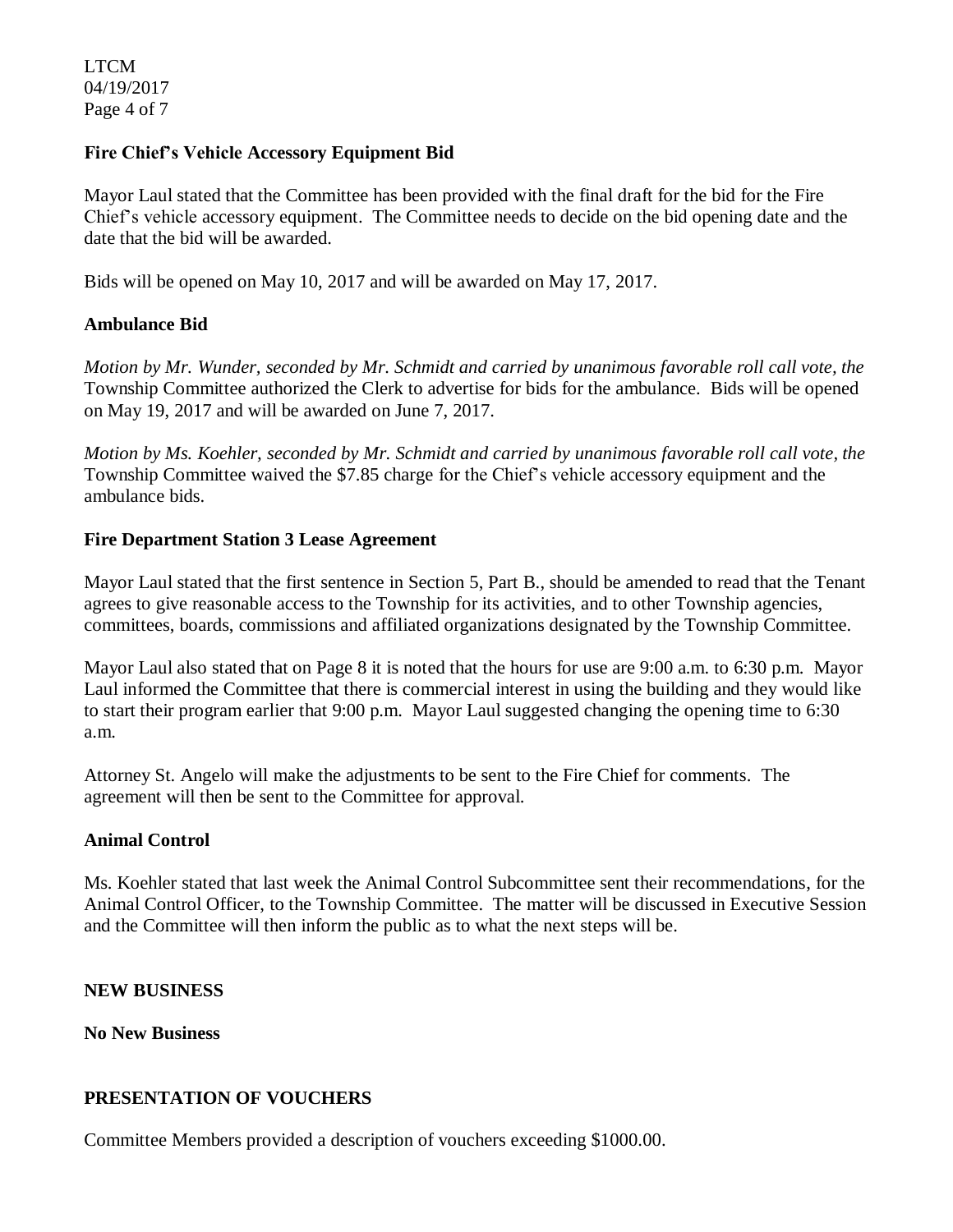LTCM 04/19/2017 Page 5 of 7

*Motion by Mr. Wunder, seconded by Ms. Koehler and carried by unanimous favorable roll call vote, the* Township Committee approved the April 19, 2017 bill list, in amount of \$ 3,475,287.15.

## **CORRESPONDENCE**

- a. Tax Collector's Report of Uncollectible Taxes
- b. Tax Collector's Report for the Month of March 2017
- c. Quest Environmental Response Action Outcome

## **PUBLIC COMMENTS**

*Motion by Mr. Wunder, seconded by Mr. Schmidt and carried by unanimous favorable roll call vote, the* Township Committee opened the public comment portion of the meeting at 7:57 p.m.

Mr. Eric Petrik stated that he is present on behalf of the Friends of Memorial Park. Mr. Petrik stated that Kim Jacobus had provided the Friends with a Memorandum of Agreement, a few months ago, and after reviewing it, the Friends now need clarity on their role. Originally, the Friends started out as a nonprofit group, that raised money for the Park, due to the Township not wanting to put taxpayer's funds toward it. Mr. Petrik stated that the language in the MOA is tying the hands of the Friends, in them being able to do all that they have in the past. Mr. Petrik stated that in the past the Friends did not obtain contracts for work that was provided by volunteers. Mayor Laul explained that the Committee needs to approve the events, and the volunteers that will be working in the Park, in order for the volunteers to be covered by the Township's insurance. Mr. Petrik was informed that contracts and insurance are only necessary when a contractor is hired for a project and will be paid for their services.

Ms. JoAnn Letters asked how much advance notice the Committee needs to approve an event. Mayor Laul stated that it would be best to have the request listed on the meeting agenda. The request would need to be to the Clerk by the Friday prior to a meeting. Mr. McKee stated that if there is range of projects planned, the Friends can provide the Committee with a list ahead of time and the work can then be done at any time.

Ms. JoAnn Letters informed the Committee that the Friends will be holding a Flea Market on May 20, 2017. The Friends will be renting spaces in the parking area in the Park. Ms. Letters stated that those interested can email [fmpfleamarket@gmail.com](mailto:fmpfleamarket@gmail.com) to obtain a registration form.

Mr. Victor Hoffman stated that the Committee discussed having a noise limitation for the Verizon nodes and questioned if the Committee is able to do so without a noise ordinance. Mr. Hoffman stated that last year there was a problem with the noise from dirt bikes on Berry Drive and nothing could be done because the Township does not have a noise ordinance. Mr. Hoffman stated that it could possibly cause a problem for the Township if the Committee tries to limit the noise. Attorney St. Angelo stated that it will only be noted in the Verizon resolution that noise could be considered in the future.

*Motion by Mr. Wunder, seconded by Mr. McKee and carried by unanimous favorable roll call vote, the* Township Committee closed the public comment portion of the meeting at 8:24 p.m.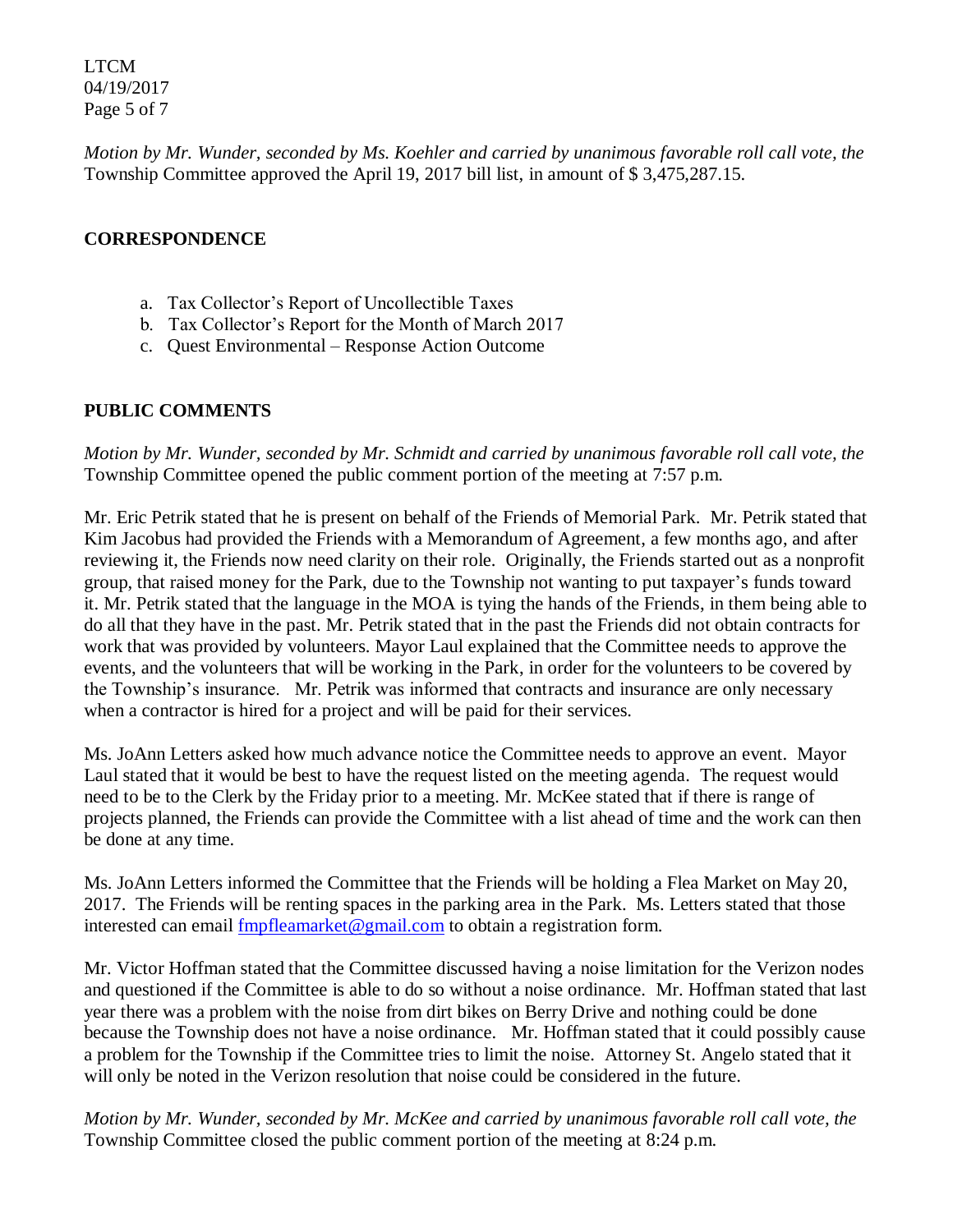LTCM 04/19/2017 Page 6 of 7

#### **Resolution No. 45-2017 –Executive Session**

*Motion by Mr. McKee, seconded by Ms. Koehler and carried by unanimous favorable roll call vote, the* Township Committee approved Resolution No. 45-2017 and convened in executive session at 8:28 p.m.

Action may or may not be taken when the Public Meeting is reconvened.

#### TOWNSHIP OF LEBANON COUNTY OF HUNTERDON STATE OF NEW JERSEY RESOLUTION NO. 45-2017 RESOLUTION AUTHORIZING EXECUTIVE SESSION

WHEREAS, the Open Public Meetings Act; *N.J.S.A.* 10:4-6 *et seq*., declares it to be the public policy of the State to insure the right of citizens to have adequate advance notice of and the right to attend meetings of public bodies at which business affecting the public is discussed or acted upon; and

WHEREAS, the Open Public Meetings Act also recognizes exceptions to the right of the public to attend portions of such meetings; and

 WHEREAS, the Mayor and Committee find it necessary to conduct an executive session closed to the public as permitted by the *N.J.S.A*. 40:4-12; and

 WHEREAS, the Mayor and Committee will reconvene in public session at the conclusion of the executive session;

 NOW, THEREFORE, BE IT RESOLVED by the Mayor and Committee of the Township of Lebanon, County of Hunterdon, State of New Jersey that they will conduct an executive session to discuss the following topic(s) as permitted by *N.J.S.A*. 40:4-12:

\_\_\_\_\_\_A matter which Federal Law, State Statute or Rule of Court requires be kept confidential or excluded from discussion in public (Provision relied upon:

\_\_\_\_\_\_\_\_\_\_\_\_\_\_\_\_\_\_\_\_\_\_\_\_\_\_\_\_\_\_\_\_\_\_\_\_\_\_\_\_\_\_\_\_\_\_\_\_\_\_\_\_\_);

\_\_\_\_\_\_A matter where the release of information would impair a right to receive funds from the federal government;

\_\_\_\_\_\_A matter whose disclosure would constitute an unwarranted invasion of individual privacy; A collective bargaining agreement, or the terms and conditions thereof (Specify contract:

\_\_\_\_\_\_\_\_\_\_\_\_\_\_\_\_\_\_\_\_\_\_\_\_\_\_\_\_\_\_\_\_\_\_\_\_\_\_\_\_\_\_\_); A matter involving the purpose, lease or acquisition of real property with public funds, the setting of bank rates or investment of public funds where it could adversely affect the public interest if discussion of such matters were disclosed; Real Estate Acquisitions

\_\_\_\_\_\_Tactics and techniques utilized in protecting the safety and property of the public provided that their disclosure could impair such protection;

Investigations of violations or possible violations of the law;

 X Pending or anticipated litigation or contract negotiation in which the public body is or may become a party; (The general nature of the litigation or contract negotiations is**: Animal Control Officer** 

 Professional Service Contracts\_\_\_\_\_\_. The public disclosure of such information at this time would have a potentially negative impact on the municipality's position in the litigation or negotiation; therefore this information will be withheld until such time as the matter is concluded or the potential for negative impact no longer exists.

 Matters falling within the attorney-client privilege, to the extent that confidentiality is required in order for the attorney to exercise his or her ethical duties as a lawyer; (The general nature of the matter is:

OR the public disclosure of such  $\theta$ information at this time would have a potentially negative impact on the municipality's position